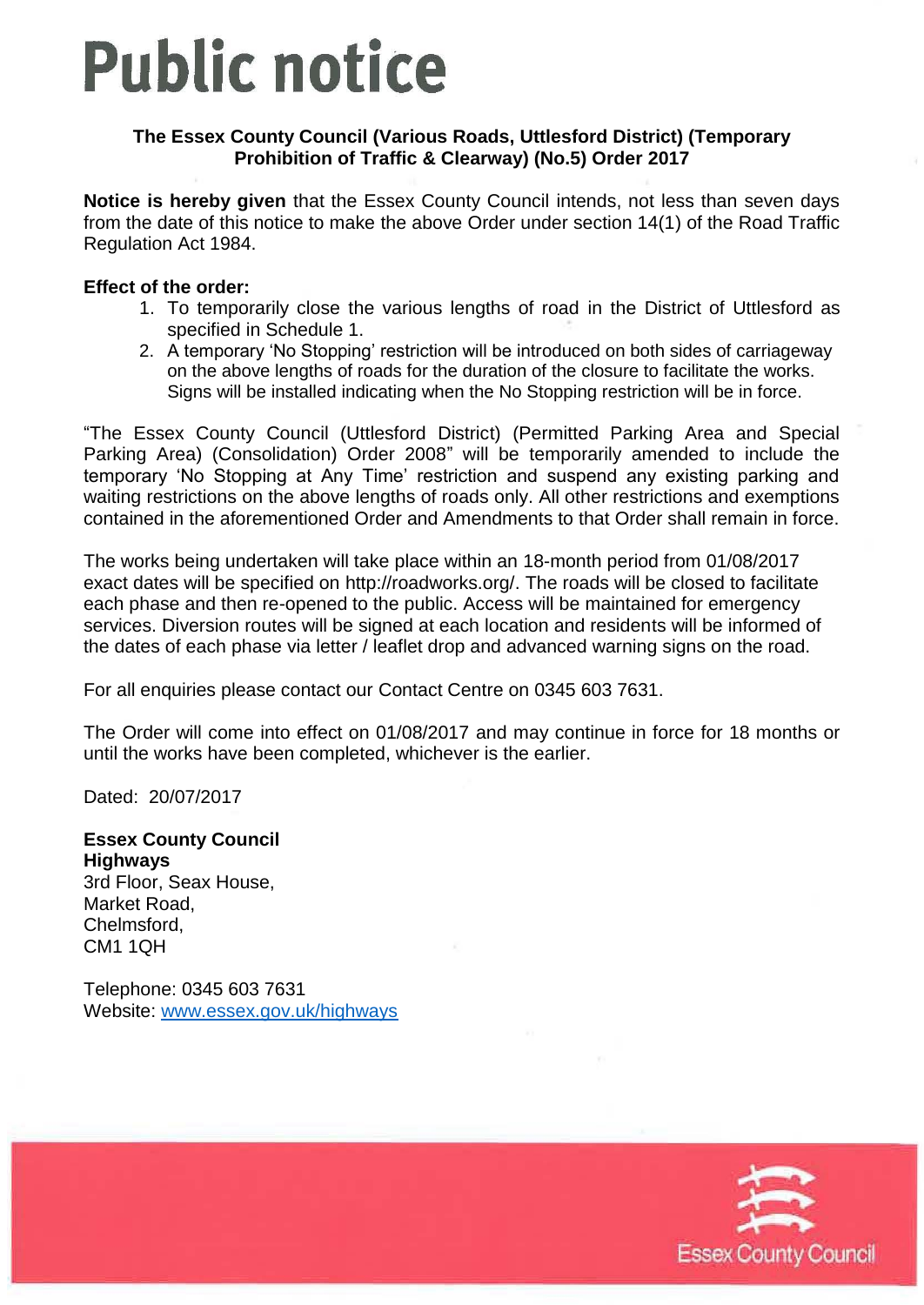#### **The Essex County Council (Various Roads, Uttlesford District) (Temporary Prohibition of Traffic & Clearway) (No.5) Order 2017**

## **Schedule 1**

| Road                         | <b>Extents</b>                                                                                                                                     | <b>Diversion</b>                                                                                                                                                                                           |
|------------------------------|----------------------------------------------------------------------------------------------------------------------------------------------------|------------------------------------------------------------------------------------------------------------------------------------------------------------------------------------------------------------|
| Pennington Lane              | From its junction with Bentfield Road<br>to its junction with B1383 Cambridge<br>Road, a distance of approx. 1659<br>metres.                       | Bentfield Road, B1383 Cambridge Road<br>and reverse.                                                                                                                                                       |
| Maggots End Road             | From its junction with Clavering Road<br>to the Hertfordshire County Border, a<br>distance of approx. 2848 metres.                                 | East End, The Wash, Ginns Road, Pelham<br>Road, The Street, Chapel Hill, Berden<br>Road, Highlands Farm Road, Manuden<br>Road, Clavering Road and reverse.                                                 |
| Pinchpools Road/Brixton Lane | From Brixton Lane's junction with<br>Belchams Lane to Pinchpools Road's<br>junction with Carters Hill, a distance of<br>approx. 4153 metres.       | The Street, Clavering Road, Manuden<br>Road, Poor Bridge Road, Church End, Brick<br>Kiln Lane, Belchams Lane and reverse.                                                                                  |
| B1038 Wicken Road            | From its junction with High Street to its<br>junction with Clatterbury Lane, a<br>distance of approx. 4487 metres.                                 | Clatterbury Lane, Main Street, Church Hill,<br>Wendon Road, Arkesden Road, B1039<br>Royston Road/Station Road, B1383<br>London Road/Mutlow Hill/Cambridge<br>Road/Belmont Hill/High Street and<br>reverse. |
| Rickling Road/Bradley Road   | From Rickling Road's junction with<br>B1038 Wicken Road to Bradley Road's<br>junction with Poor Bridge Road, a<br>distance of approx. 1755 metres. | Poor Bridge Road, Stortford Road, B1038<br>Middle Street/High Street/Clatterbury<br>Lane/Wicken Road and reverse.                                                                                          |
| <b>Further Ford End Road</b> | From its junction with Langley Road to<br>the county border with Hertfordshire, a<br>distance of approx. 1187 metres.                              | Further Ford End Road, Langley Lane,<br>Waterwick Hill, Langley Lower Green,<br>Langley Road and reverse.                                                                                                  |
| <b>Back Lane</b>             | From its junction with Mill Road to its<br>junction with Walden Road, a distance<br>of approx. 115 metres.                                         | Walden Road, Mill Road and reverse.                                                                                                                                                                        |
| Wood End                     | From its junction with Hollow Road to a<br>point approx. 431 metres South.                                                                         | No diversion available for this closure                                                                                                                                                                    |
| <b>Rickling Church Lane</b>  | From its junction with Church End to a<br>point approx. 230 metres North/East.                                                                     | No diversion available for this closure                                                                                                                                                                    |
| Cherry Green                 | From its junction with Cherry<br>Green Road to a point approx. 713<br>metres North.                                                                | No diversion available for this closure                                                                                                                                                                    |
| Puddle Wharf Lane            | From its junction with Walden<br>Road to a point approx. 1337<br>metres North.                                                                     | No diversion available for this closure                                                                                                                                                                    |
| Sibbards Farm Road           | From its junction with Thaxted<br>Road to a point approx. 631 metres<br>North/East.                                                                | No diversion available for this closure                                                                                                                                                                    |